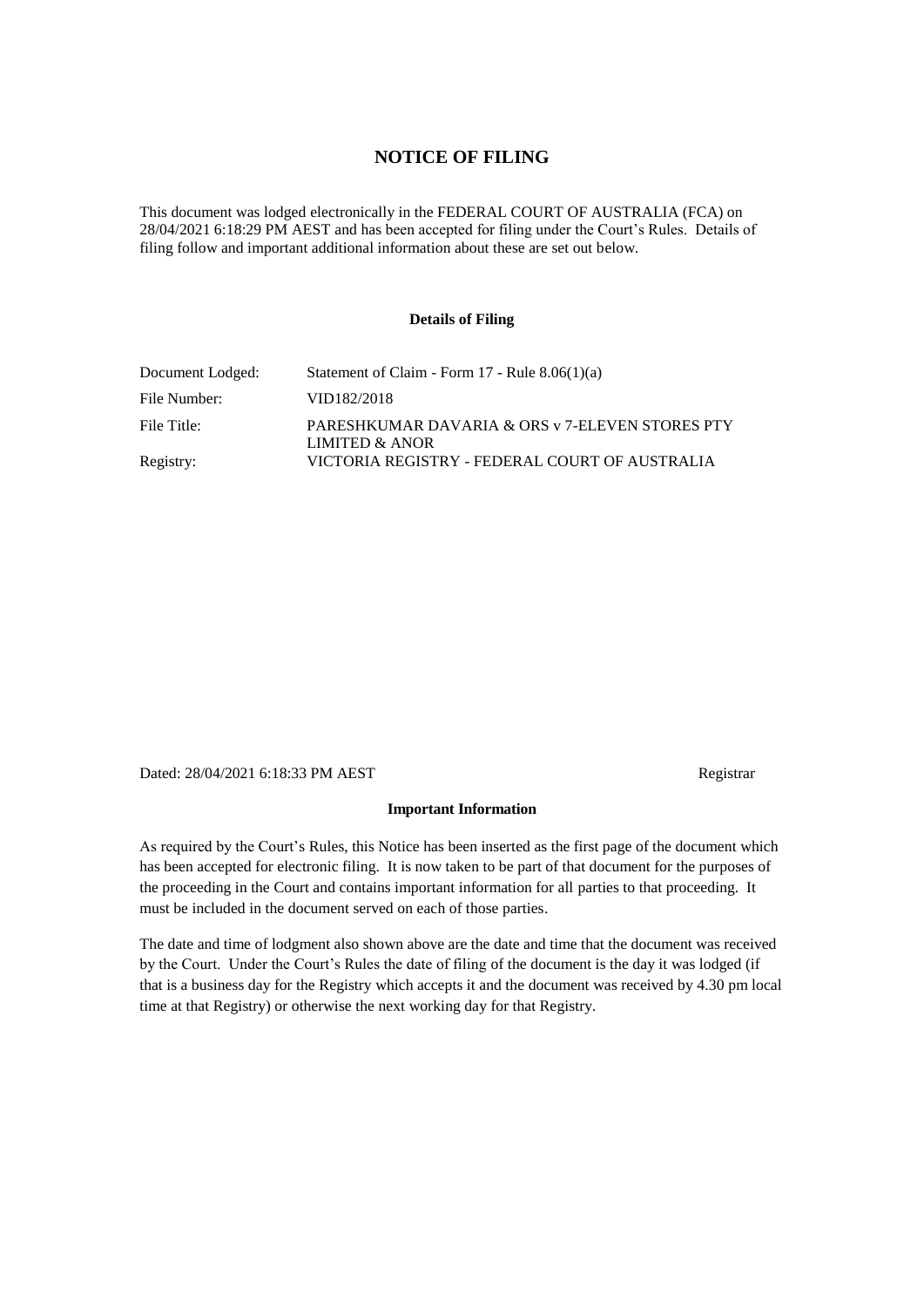Form 17 Rule  $8.05(1)(a)$ 



No: VID182/2018

Federal Court of Australia District Registry: Victoria Division: General

**Pareshkumar Davaria** and others named in the Schedule

**Applicants** 

**7-Eleven Stores Pty Ltd (ACN 005 299 427)** and another named in the Schedule Respondents

## **Reply to the First Respondent's Defence to the Second Further Amended Statement of Claim**

(filed pursuant to the Orders made by Middleton J on 5 March 2021)

*This pleading is intended to be read in conjunction with the most recently filed Statement of Claim in proceeding VID180/2018 (for which leave has been granted) (Current V/D180 SOC). Defined terms in this pleading have the same meaning as in that Statement of Claim.* 

#### **A. INTRODUCTION**

- 1. As to paragraph 1 of the First Respondent's Defence to the Further Amended Statement of Claim **(Defence),** the Applicants:
	- (a) adopt any express or implied admissions made therein, in respect of the allegations made in paragraph 1 of the SOC;
	- (b) adopt the allegation of fact that during the Relevant Period person§ were or commenced to be Nominated Directors under standard-form Franchise Agreements entered into with ?-Eleven; and
	- (c) otherwise join issue therewith.

| Filed on behalf of         | Applicants<br><b>Levitt Robinson Solicitors</b> |     |            |  |
|----------------------------|-------------------------------------------------|-----|------------|--|
| Law firm                   |                                                 |     |            |  |
| Tel                        | 0292863133                                      | Fax | 0292830005 |  |
| Email                      | 711@levittrobinson.com                          |     |            |  |
| <b>Address for service</b> | PO Box 850, Darlinghurst NSW 1300               |     |            |  |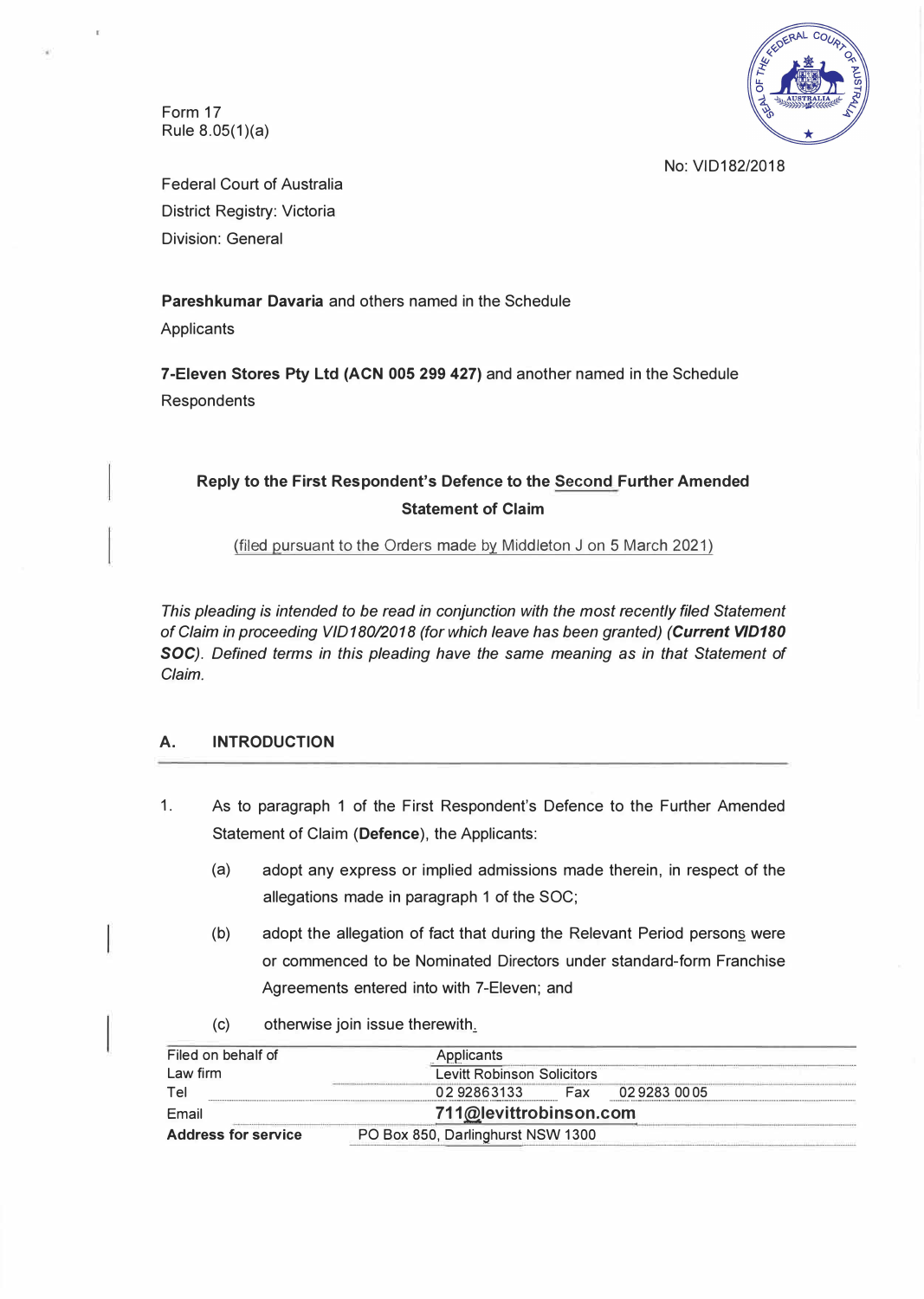1A. As to paragraph 1A of the Defence, the Applicants:

- (a) adopt any express or implied admissions made therein, in respect of the allegations made in paragraph 1A of the SOC; and
- (b) otherwise join issue therewith.

#### *Applicants*

- 2. The Applicants adopt the admission in paragraph 2 of the Defence.
- 3. The Applicants adopt the admission in paragraph 3 of the Defence.
- 3A. The Applicants adopt the admission in paragraph 3A of the Defence.
- 38. The Applicants adopt the admission in paragraph 38 of the Defence.
- 4. As to paragraph 4 of the Defence, the Applicants:
	- (a) adopt any express admissions made therein, in respect of the allegations made in paragraph 4 of the SOC;
	- (aa) adopts the matters of fact set out subparagraph  $4(b)(i)$  therein and in the particulars subjoined to subparagraph 4(b)(ii) therein;
	- (ab) adopts the matters of fact set out subparagraph  $4(d)(i)$  therein and in the particulars subjoined to subparagraph 4(d)(ii) therein; and
	- (b) otherwise join issue therewith.
- 4A As to paragraph 4A of the Defence, the Applicants:
	- (a) adopt any implied admissions made therein, in respect of the allegations made in paragraph 4A of the SOC; and
	- (b) otherwise join issue therewith.
- 48 As to paragraph 48 of the Defence, the Applicants:

pl50623 \_ 4444.docx v2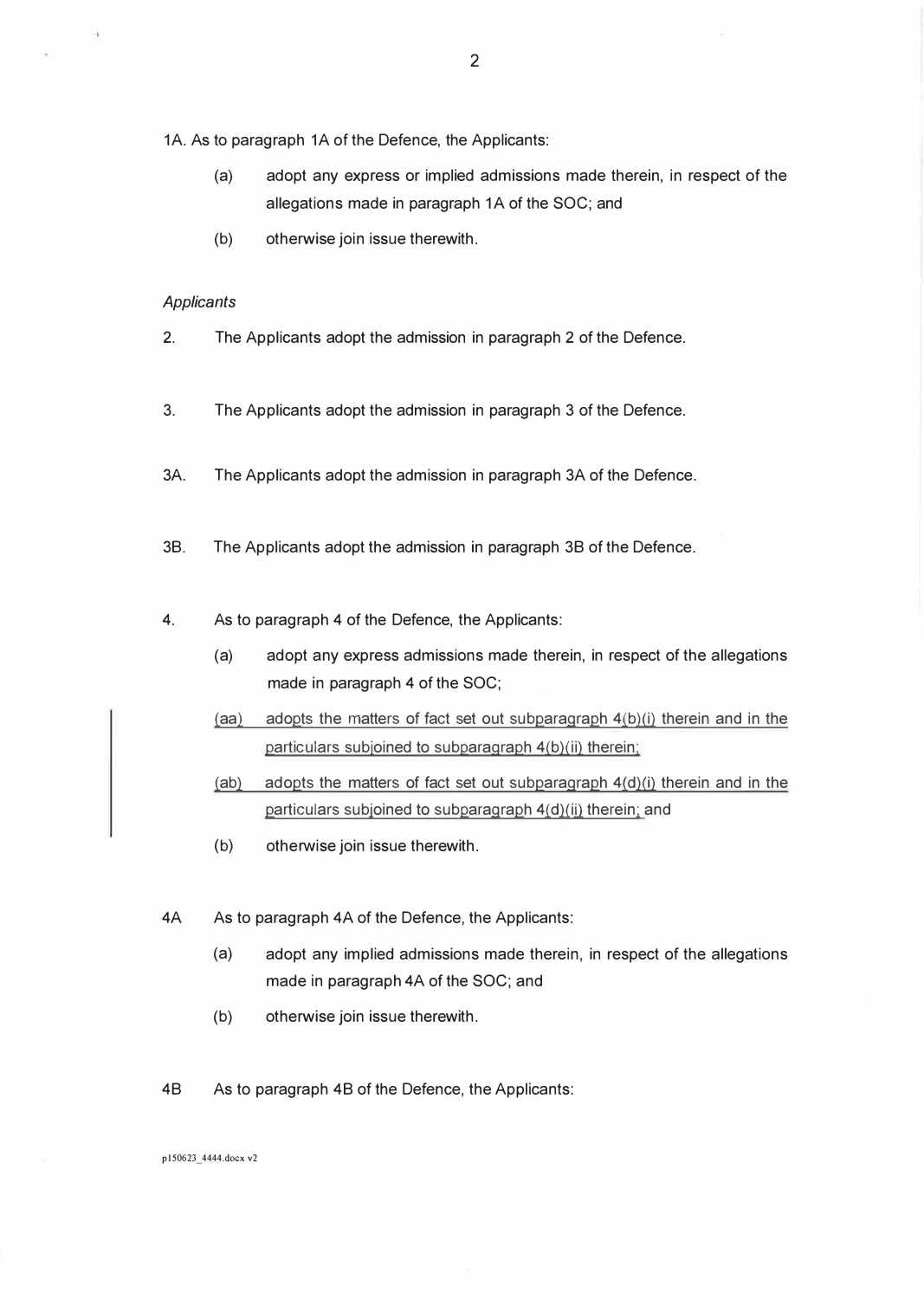- (a) adopt any express or implied admissions made therein, in respect of the allegations made in paragraph 48 of the SOC; and
- (b) otherwise join issue therewith.
- 4C As to paragraph 4C of the Defence, the Applicants:
	- (a) adopt any implied admissions made therein, in respect of the allegations made in paragraph 4C of the SOC; and
	- (b) otherwise join issue therewith.

#### *Respondents*

¥.

- 5. As to paragraph 5 of the Defence, the Applicants:
	- (a) adopt any express or implied admissions made therein, in respect of the allegations made in paragraph 5 of the SOC; and
	- (b) otherwise join issue therewith.
- 6. As to paragraph 6 of the Defence, the Applicants:
	- (a) adopt any implied admissions made therein, in respect of the allegations made in paragraph 6 of the SOC; and
	- (b) otherwise join issue therewith.

## **B. FRANCHISOR DISCLOSURES -CODE BREACHES AND MISLEADING OR DECEPTIVE CONDUCT -APPLICANTS AND FRANCHISEES**

- 7. As to paragraph 7 of the Defence, the Applicants:
	- (a) adopt any implied admissions made therein, in respect of the allegations made in paragraph 76 of the SOC; and
	- (b) otherwise join issue therewith.

p150623 \_ 4444.docx v2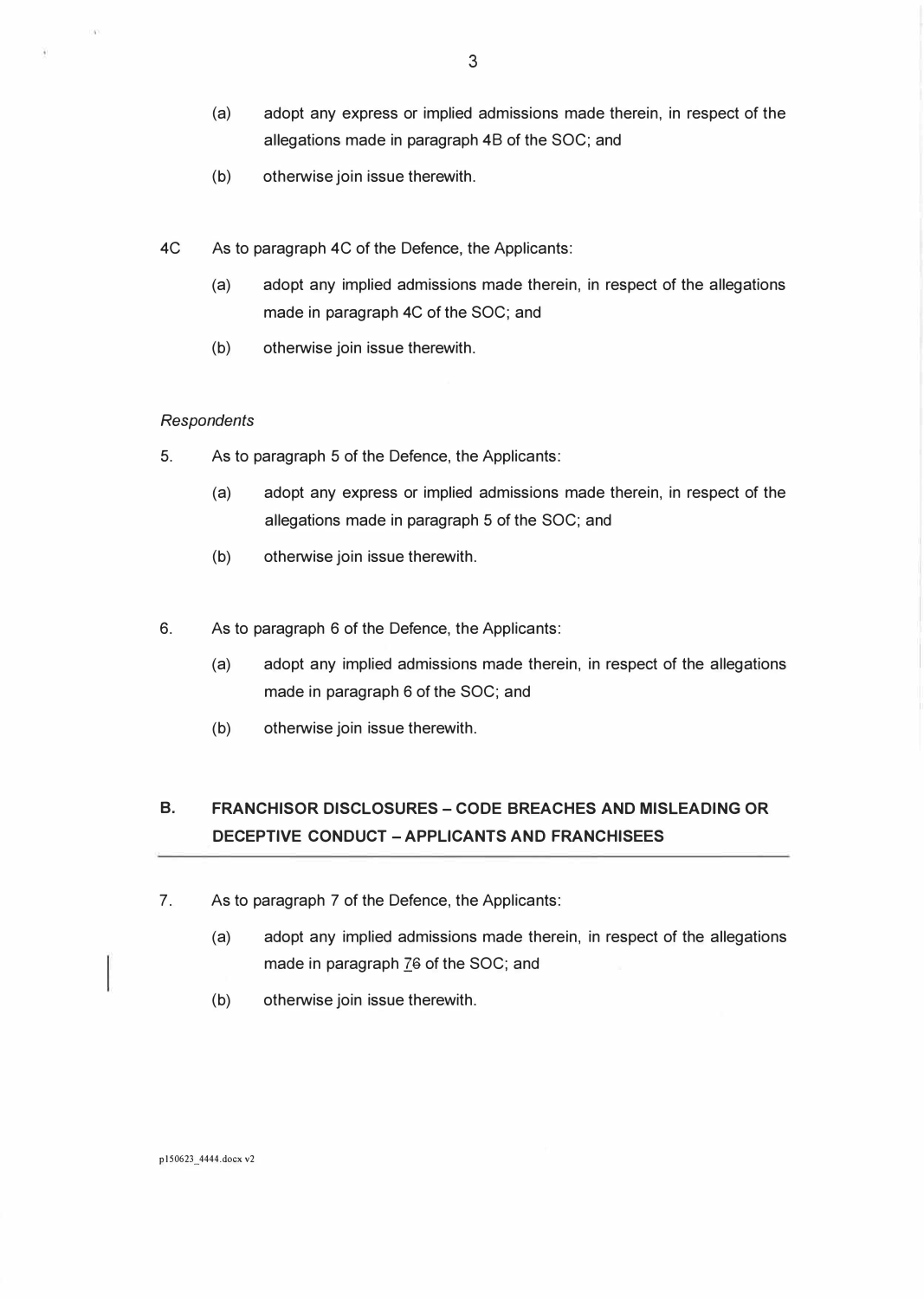**81. Reliance and loss - applicants** 

- 8. As to paragraph 8 of the Defence, the Applicants:
	- (a) adopt any express or implied admissions made therein, in respect of the allegations made in paragraph 8 of the SOC; and
	- (b) otherwise join issue therewith.
- 9. As to paragraph 9 of the Defence, the Applicants:
	- (a) adopt any express or implied admissions made therein, in respect of the allegations made in paragraph 9 of the SOC; and
	- (b) otherwise join issue therewith.
- 10. As to paragraph 10 of the Defence, the Applicants:
	- (a) adopt any express or implied admissions made therein, in respect of the allegations made in paragraph 10 of the SOC; and
	- (b) otherwise join issue therewith.
- 11. As to paragraph 11 of the Defence, the Applicants:
	- (a) adopt any express or implied admissions made therein, in respect of the allegations made in paragraph 11 of the SOC; and
	- (b) otherwise join issue therewith.
- 12. As to paragraph 12 of the Defence, the Applicants:
	- (a) adopt any express or implied admissions made therein, in respect of the allegations made in paragraph 12 of the SOC; and
	- (b) otherwise join issue therewith.
- 12A As to paragraph 12A of the Defence, the Applicants:
	- (a) adopt any express or implied admissions made therein, in respect of the allegations made in paragraph 12A of the SOC; and

p150623 4444.docx v2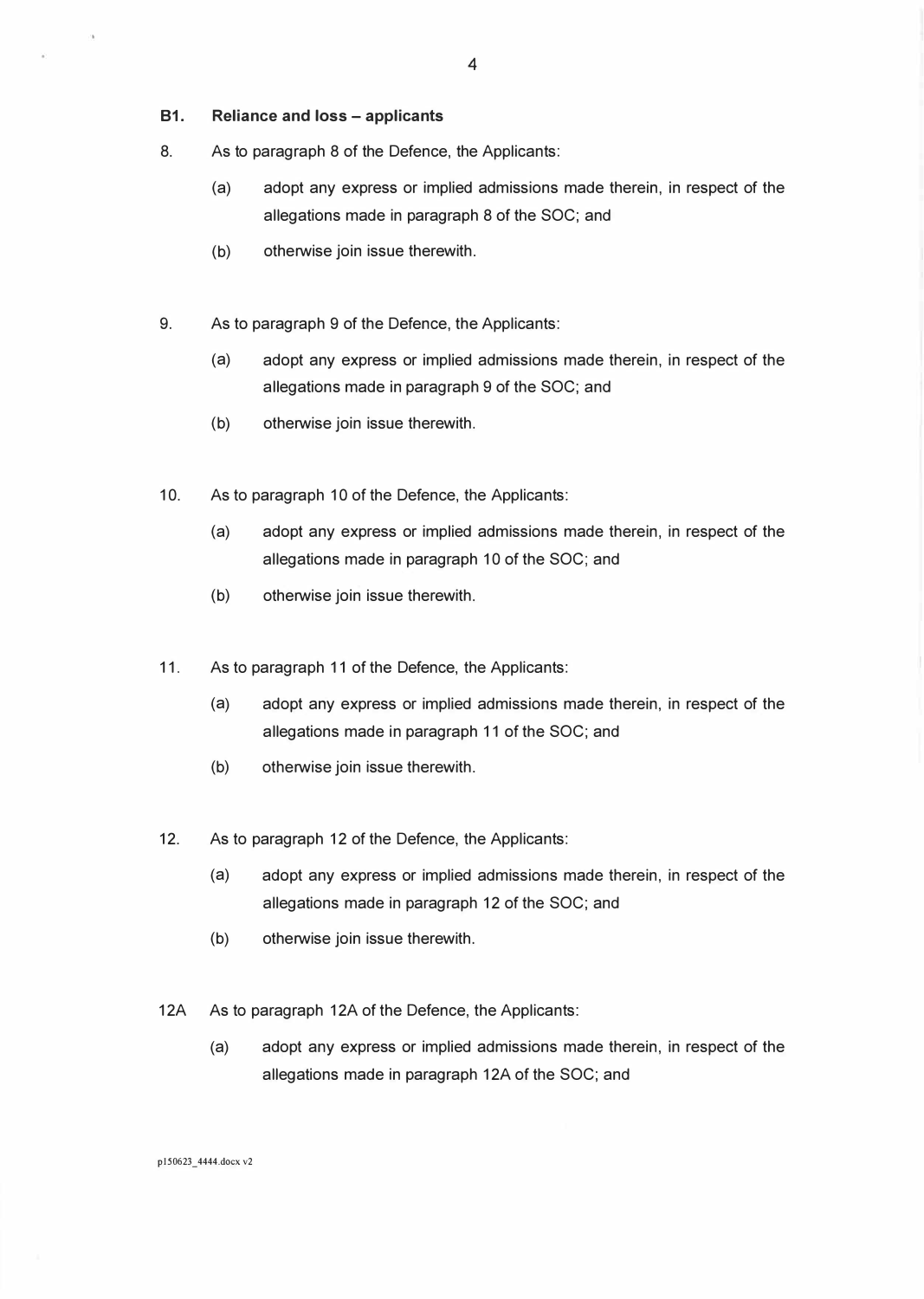(b) otherwise join issue therewith.

128 As to paragraph 128 of the Defence, the Applicants:

- (a) adopt any express or implied admissions made therein, in respect of the allegations made in paragraph 128 of the SOC; and
- (b) otherwise join issue therewith.
- 12C As to paragraph 12C of the Defence, the Applicants:
	- (a) adopt any express or implied admissions made therein, in respect of the allegations made in paragraph 12C of the SOC; and
	- (b) otherwise join issue therewith.
- 120 The Applicants join issue with paragraph 120 of the Defence.
- 13. The Applicants join issue with paragraph 13 of the Defence.

#### **82. Foregone Income & Guarantee Losses - Group Member**

- 14. As to paragraph 14 of the Defence, the Applicants:
	- (a) adopt any express or implied admissions made therein, in respect of the allegations made in paragraph 14 of the SOC; and
	- (b) otherwise join issue therewith.
- 15. As to paragraph 15 of the Defence, the Applicants:
	- (a) adopt any express or implied admissions made therein, in respect of the allegations made in paragraph 15 of the SOC; and
	- (b) otherwise join issue therewith.
- 16. As to paragraph 16 of the Defence, the Applicants:

5

pl50623\_4444.docx v2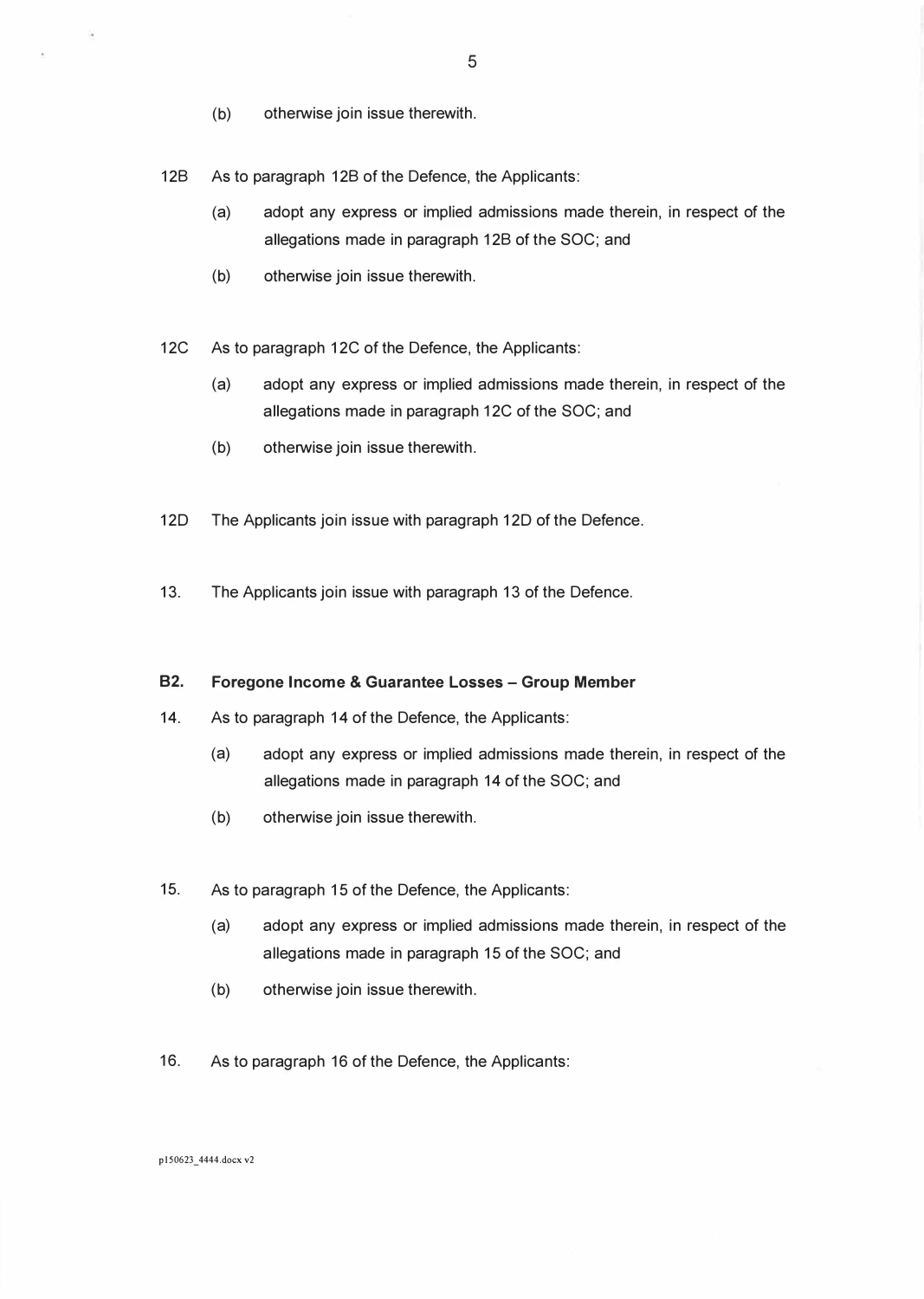- (a) adopt any express or implied admissions made therein, in respect of the allegations made in paragraph 16 of the SOC; and
- (b) otherwise join issue therewith.
- 17. The Applicants join issue with paragraph 17 of the Defence.

17A. As to paragraph 17A of the Defence, the Applicants:

- (a) adopt any express or implied admissions made therein, in respect of the allegations made in paragraphs 106 to 121 of the SOC; and
- (b) otherwise ioin issue therewith.

178 The Applicants join issue with paragraph 178 of the Defence.

### **C. BANK CLAIMS**

#### **C1. Relationship between the Bank and 7-Eleven**

- 18. [Not used] As to paragraph 18 of the Defence, the Applicants:
	- (a) adopt any express or implied admissions made therein, in respect of the allegations made in paragraph 18 of the SOC; and
	- (b) otherwise join issue therewith.
- 19. As to paragraph 19 of the Defence, the Applicants:
	- (a) join issue therewith;
	- (b) say, without reversing any onus of proof, inter alia, that loss and damage suffered by the Applicants and Franchisees, was:
		- (i) as to any actual or potential liability under a guarantee in respect of monies borrowed by the Applicants in VID 180/18 for the purpose of purchasing and operating the Campbelltown, Northmead or South Melbourne Stores,

p150623 4444.docx v2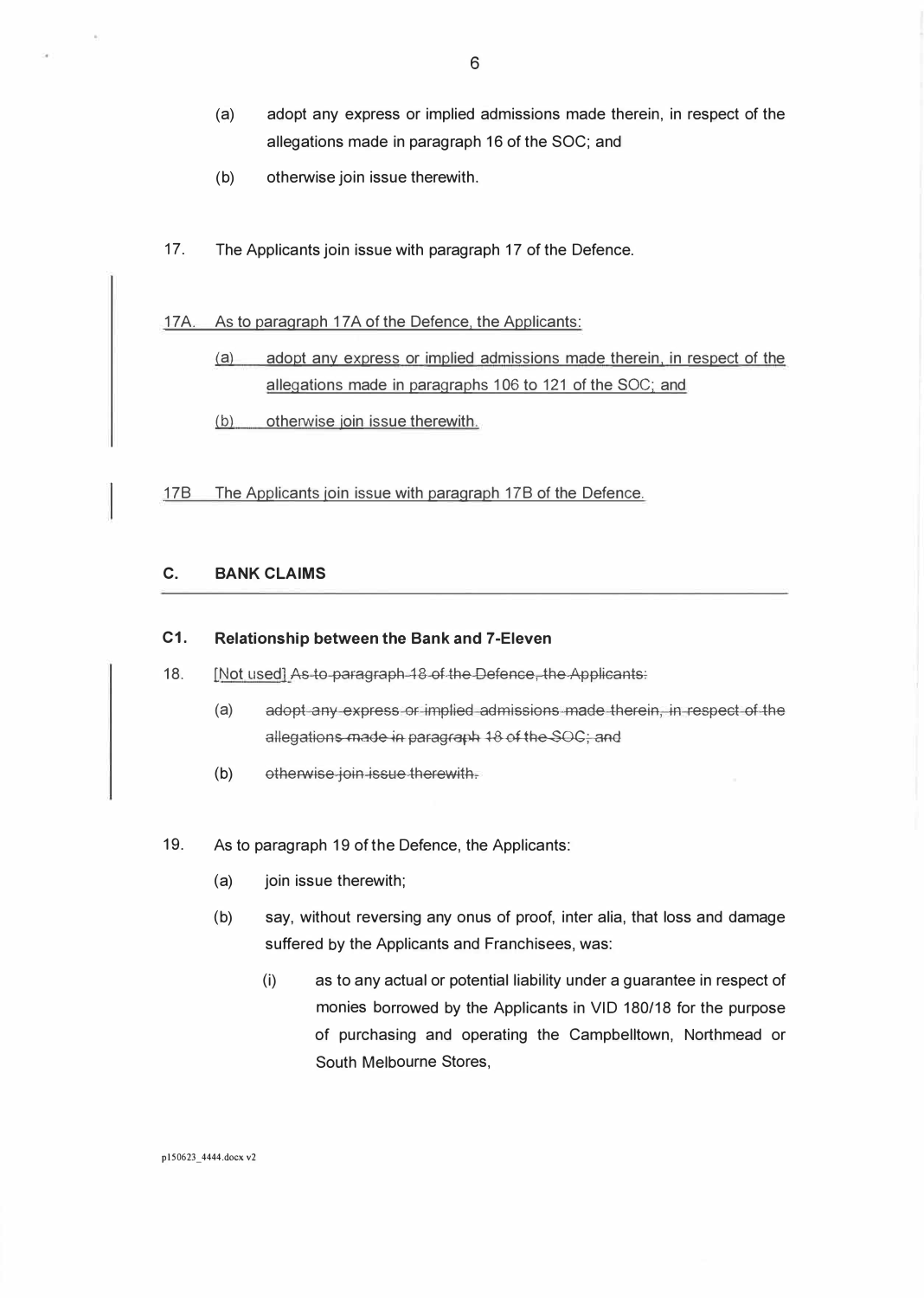- (A) a chance of a loss that did not eventuate earlier than September 2015; and
- (8) suffered subsequent to, and consequent upon:
	- (1) the matters pleaded in paragraphs 90 to 92(e) of the SOC; and
	- (2) in respect of the Campbelltown Store, the matters pleaded in paragraphs 94A to 94D of the SOC;
- (ii) as to any loss stemming from the giving up of alternative employment, or from the loss of the ability to pursue alternative employment, suffered incrementally and progressively throughout the duration of the operation of Stores by the Applicants in VID 180/18.

Date: 28 April 2021

Stewart A Levitt  $\overline{\mathcal{L}}$ 

Levitt Robinson

Solicitor for the Applicants

This amended pleading was prepared by Philip Tucker, counsel.

p 150623 \_ 4444.docx v2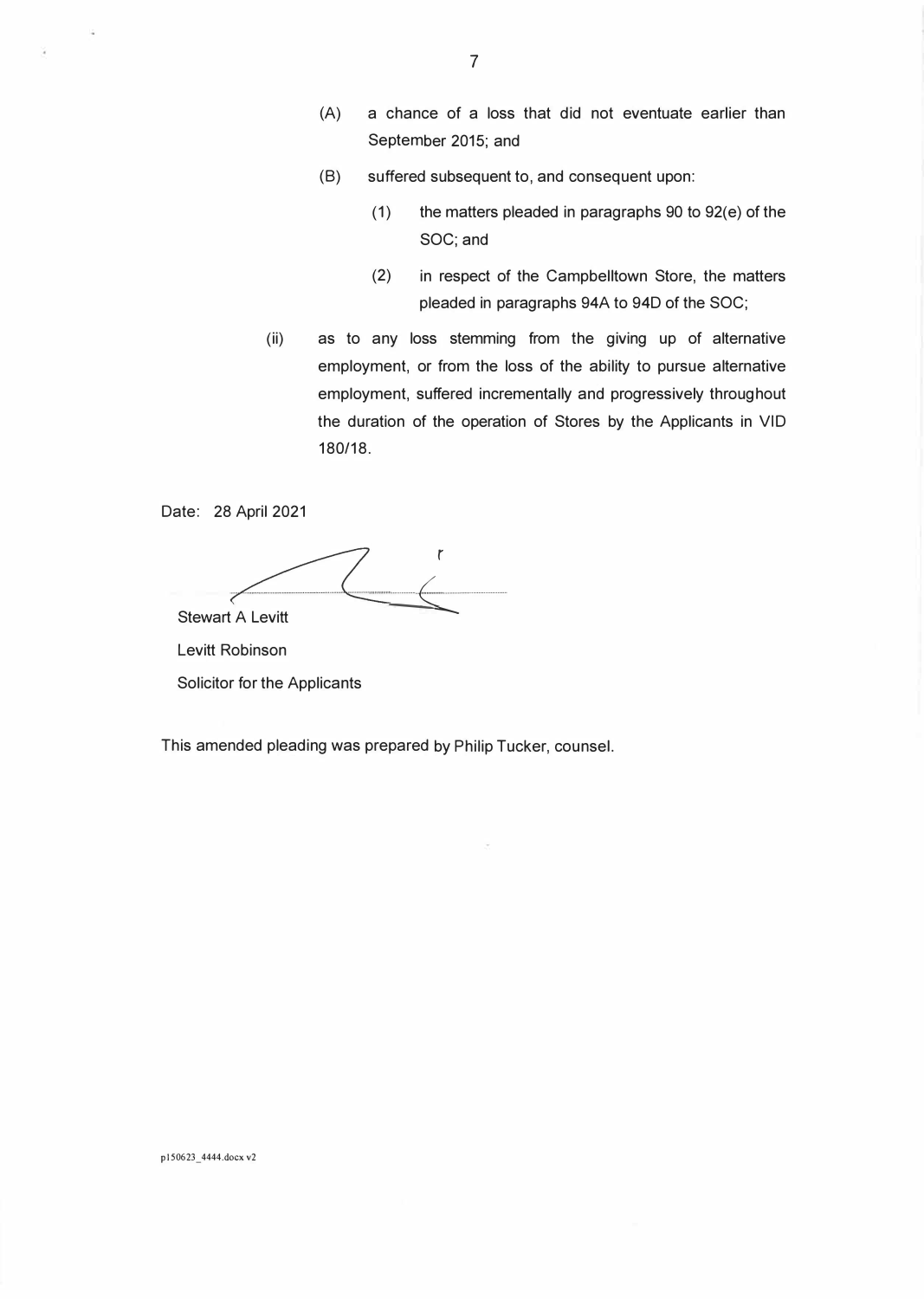# Certificate of lawyer **Certificate of lawyer**

I, Stewart A Levitt, certify to the Court that, in relation to this Reply filed on behalf of the basis for each allegation in the pleading. Applicants, the factual and legal material available to me at present provides a proper basis for each allegation in the pleading. Applicants, the factual and legal material available to me at present provides a proper I, Stewart A Levitt, certify to the Court that, in relation to this Reply filed on behalf of the

Date: Date: 28 April 2021 Stewart A Levitt Stewart A Levitt 28 April 2021  $\boldsymbol{\tau}$ 

Levitt Robinson Levitt Robinson

Solicitor for the Applicants Solicitor for the Applicants

p150623\_444.docx v2 pl50623 \_ 4444.docx v2

g.

οğ,